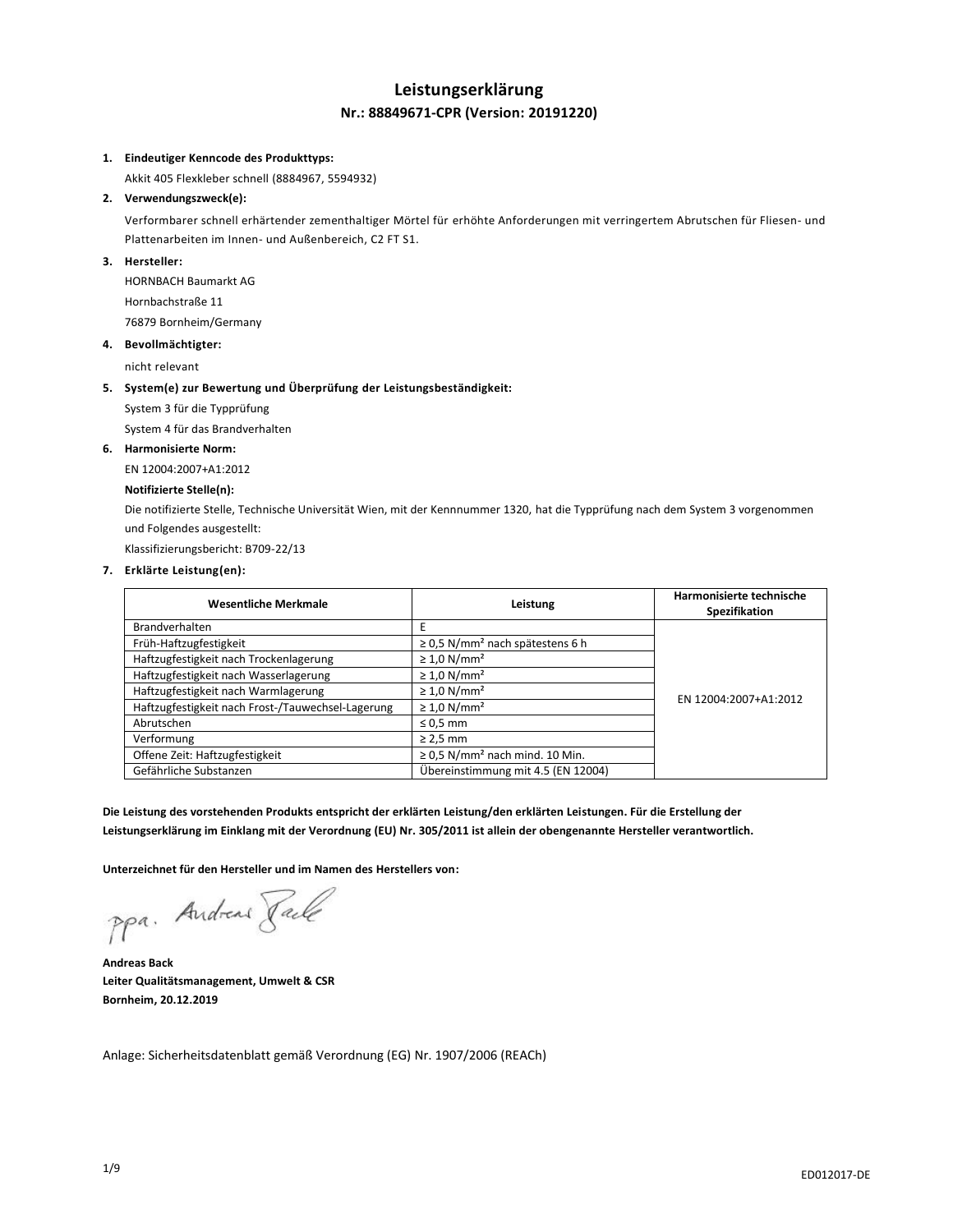# **Declaration of Performance No 88849671-CPR (Version: 20191220)**

#### **1. Unique identification code of the product-type:**

Akkit 405 Flexible adhesive rapid (8884967, 5594932)

## **2. Intended use/es:**

High-performance, deformable, fast setting cementitious adhesive with reduced slipping, for ceramic tiles and stone material in indoor and outdoor areas, C2 FT S1.

## **3. Manufacturer:**

HORNBACH Baumarkt AG Hornbachstraße 11 76879 Bornheim/Germany

#### **4. Authorised representative:**

not relevant

#### **5. System/s of AVCP:**

System 3 for the type test

System 4 for reaction to fire

#### **6. Harmonised standard:**

EN 12004:2007+A1:2012

## **Notified body/ies:**

The notified body, Technical University of Vienna, carrying identification number 1320, has performed the type test following system 3 and issued the following:

classification report: B709-22/13

## **7. Declared performance/s:**

| <b>Essential characteristics</b>                            | Performance                                         | Harmonised technical specification |  |
|-------------------------------------------------------------|-----------------------------------------------------|------------------------------------|--|
| Reaction to fire                                            | E                                                   |                                    |  |
| Early tensile adhesion strength                             | $\geq$ 0.5 N/mm <sup>2</sup> after no more than 6 h |                                    |  |
| Tensile adhesion strength after dry storage                 | $\geq 1.0$ N/mm <sup>2</sup>                        |                                    |  |
| Tensile adhesion strength after water storage               | $\geq 1.0$ N/mm <sup>2</sup>                        |                                    |  |
| Tensile adhesion strength after warm storage                | $\geq 1.0$ N/mm <sup>2</sup>                        | EN 12004:2007+A1:2012              |  |
| Tensile adhesion strength after frost / thaw storage cycles | $\geq 1.0$ N/mm <sup>2</sup>                        |                                    |  |
| Slipping                                                    | $\leq 0.5$ mm                                       |                                    |  |
| Deformation                                                 | $\geq$ 2,5 mm                                       |                                    |  |
| Open time: Tensile adhesion strength                        | $\geq$ 0.5 N/mm <sup>2</sup> after at least 10 min  |                                    |  |
| Harmful substances                                          | Conformity with 4.5 (EN 12004)                      |                                    |  |

**The performance of the product identified above is in conformity with the set of declared performance/s. This declaration of performance is issued, in accordance with Regulation (EU) No 305/2011, under the sole responsibility of the manufacturer identified above.**

**Signed for and on behalf of the manufacturer by:**

ppa. Andreas Faile

**Andreas Back Head of Quality Assurance, Environmental Issues & CSR At Bornheim on 20.12.2019**

Appendix: Material safety data sheet according to regulation (EG) no. 1907/2006 (REACh)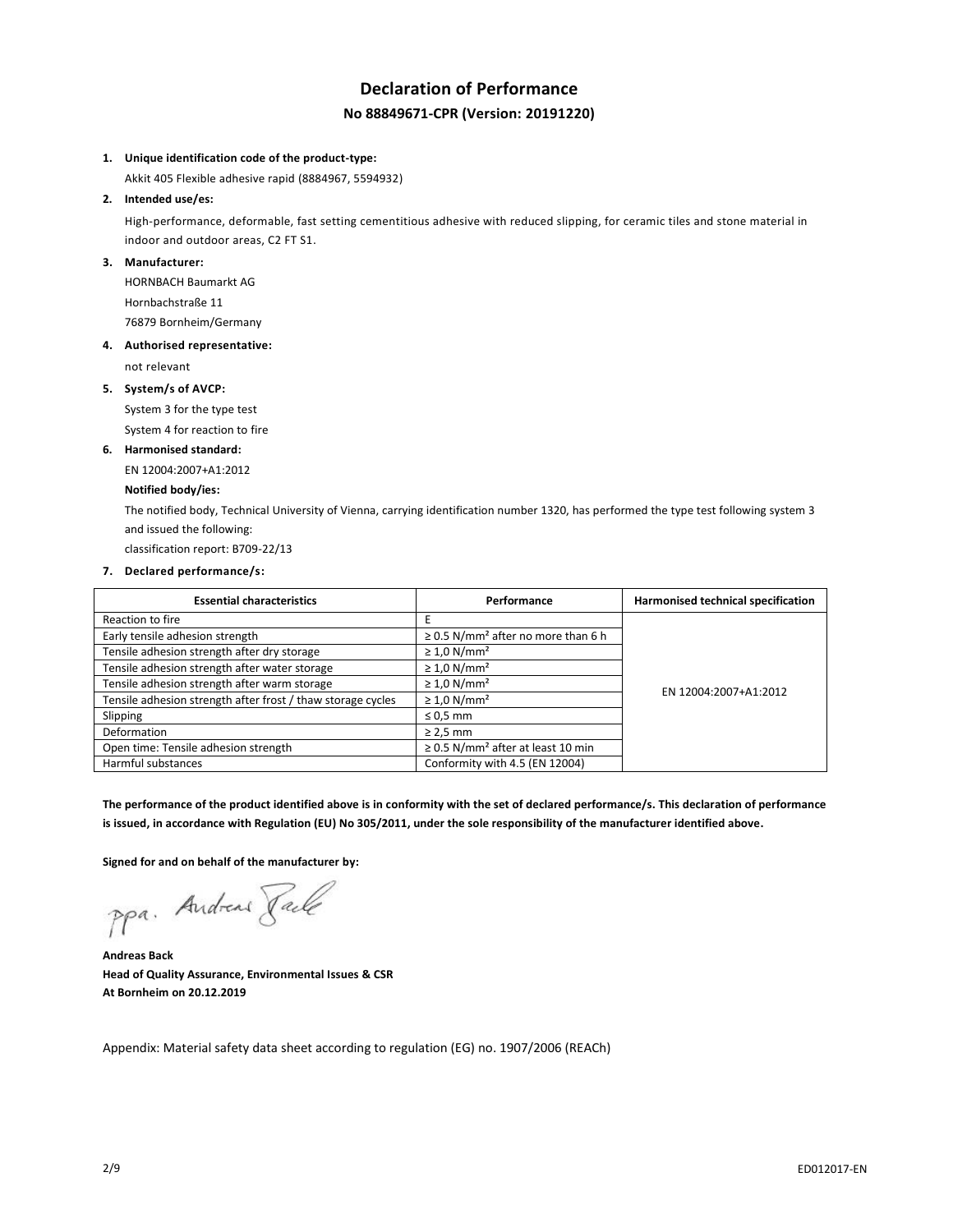# **Déclaration des Performances N <sup>o</sup> 88849671-CPR (Version 20191220)**

#### **1. Code d'identification unique du produit type :**

Akkit 405 Mortier-colle Flex rapide (8884967, 5594932)

## **2. Usage(s) prévu(s) :**

Mortier malléable à base de ciment, à prise rapide, pour exigences supérieures avec glissement réduit pour la pose de carrelages et de dalles à l'extérieur et l'intérieur, C2 FT S1.

## **3. Fabricant :**

HORNBACH Baumarkt AG Hornbachstraße 11 76879 Bornheim/Germany

#### **4. Mandataire :**

non pertinent

#### **5. Système(s) d'évaluation et de vérification de la constance des performances :**

Système 3 pour le contrôle de type

Système 4 pour le comportement au feu

## **6. Norme harmonisée :**

EN 12004:2007+A1:2012

## **Organisme(s) notifié(s) :**

L'institut agréé, Technische Universität Wien (Ecole polytechnique de Vienne), portant le numéro d'identification 1320, a effectué le contrôle de type selon le système 3 et a établi ce qui suit :

rapport de classification : B709-22/13

**7. Performance(s) déclarées :**

| Caractéristiques essentielles                                               | Performance                                                   | Spécifications techniques<br>harmonisées |
|-----------------------------------------------------------------------------|---------------------------------------------------------------|------------------------------------------|
| Comportement au feu                                                         | E                                                             |                                          |
| Résistance à l'arrachement précoce                                          | $\geq$ 0.5 N/mm <sup>2</sup> au bout de 6 h au<br>plus tard   |                                          |
| Résistance à l'arrachement après stockage au sec                            | $\geq 1.0$ N/mm <sup>2</sup>                                  |                                          |
| Résistance à l'arrachement après stockage en milieu humide                  | $\geq 1.0$ N/mm <sup>2</sup>                                  |                                          |
| Résistance à l'arrachement après stockage en milieu chaud                   | $\geq 1.0$ N/mm <sup>2</sup>                                  | EN 12004:2007+A1:2012                    |
| Résistance à l'arrachement après stockage exposé aux cycles de gel et dégel | $\geq 1.0$ N/mm <sup>2</sup>                                  |                                          |
| Glissement                                                                  | $\leq 0.5$ mm                                                 |                                          |
| Déformation                                                                 | $\geq$ 2,5 mm                                                 |                                          |
| Temps ouvert : Résistance à l'arrachement                                   | $\geq$ 0,5 N/mm <sup>2</sup> au bout de<br>10 minutes minimum |                                          |
| Substances dangereuses                                                      | Conforme à 4.5 (EN 12004)                                     |                                          |

**Les performances du produit identifié ci-dessus sont conformes aux performances déclarées. Conformément au règlement (UE) n <sup>o</sup> 305/2011, la présente déclaration des performances est établie sous la seule responsabilité du fabricant mentionné ci-dessus.**

**Signé pour le fabricant et en son nom par :**

ppa. Andreas Paule

**Andreas Back Directeur Management de la qualité & CSR À Bornheim, le 20.12.2019**

Annexe : Fiche technique de sécurité conformément au Règlement (UE) n° 1907/2006 (REACh)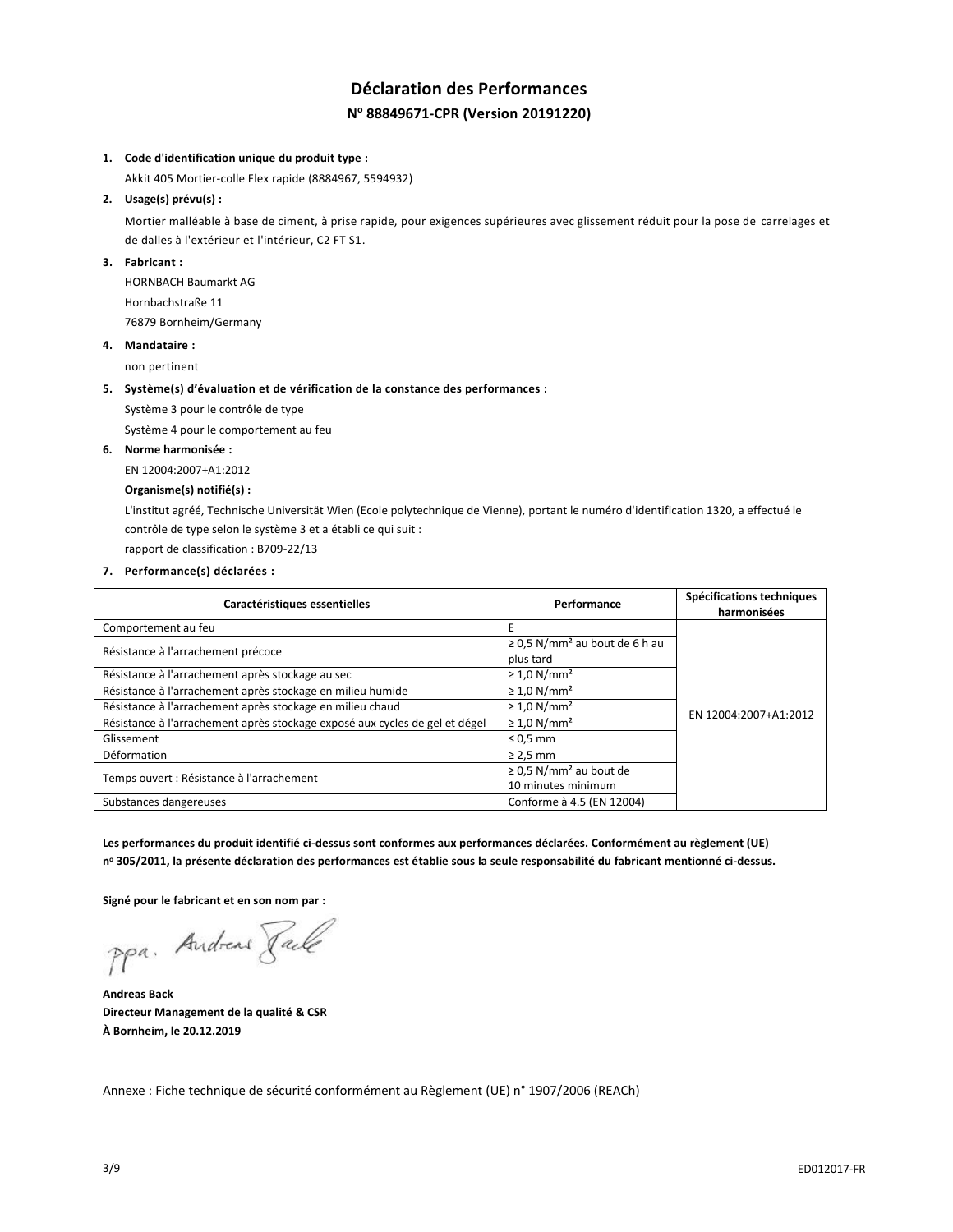# **Dichiarazione di Prestazione N. 88849671-CPR (Versione 20191220)**

#### **1. Codice di identificazione unico del prodotto-tipo:**

Akkit 405 Adesivo Flex rapido (8884967, 5594932)

## **2. Usi previsti:**

Malta a base di cemento deformabile e a indurimento rapido per esigenze elevate con ridotto scivolamento per lavorazione con piastrelle e mattonelle in ambienti interno ed esterno, C2 FT S1.

## **3. Fabbricante:**

HORNBACH Baumarkt AG Hornbachstraße 11 76879 Bornheim/Germany

## **4. Mandatario:**

non rilevante

### **5. Sistemi di VVCP:**

Sistema 3 per la prova di tipo

Sistema 4 per il comportamento antincendio

#### **6. Norma armonizzata:**

EN 12004:2007+A1:2012

## **Organismi notificati:**

L'ente di notifica, l'università tecnica di Vienna, con il codice identificativo 1320 ha realizzato la prova di tipo secondo il sistema 3 e il seguente:

rapporto di classificazione: B709-22/13

#### **7. Prestazioni dichiarate:**

| Caratteristiche essenziali                              | Prestazioni                                      | Specifiche tecniche armonizzate |
|---------------------------------------------------------|--------------------------------------------------|---------------------------------|
| Reazione al fuoco                                       |                                                  |                                 |
| Resistenza alla trazione adesiva precoce                | $\geq$ 0,5 N/mm <sup>2</sup> dopo max. 6 h       |                                 |
| Resistenza alla trazione adesiva dopo deposito secco    | $\geq 1.0$ N/mm <sup>2</sup>                     |                                 |
| Resistenza alla trazione adesiva dopo imbibizione       | $\geq 1.0$ N/mm <sup>2</sup>                     |                                 |
| Resistenza alla trazione adesiva dopo cottura           | $\geq 1.0$ N/mm <sup>2</sup>                     |                                 |
| Resistenza alla trazione adesiva dopo conservazione con | $\geq 1.0$ N/mm <sup>2</sup>                     | EN 12004:2007+A1:2012           |
| alternanza di gelo e disgelo                            |                                                  |                                 |
| Scivolamento                                            | $\leq 0.5$ mm                                    |                                 |
| Deformazione                                            | $\geq$ 2,5 mm                                    |                                 |
| Tempo d'apertura: resistenza alla trazione adesiva      | $\geq$ 0,5 N/mm <sup>2</sup> dopo almeno 10 min. |                                 |
| Sostanze pericolose                                     | Accordo con 4.5 (EN 12004)                       |                                 |

**La prestazione del prodotto sopra identificato è conforme all'insieme delle prestazioni dichiarate. La presente dichiarazione di responsabilità viene emessa, in conformità al regolamento (UE) n. 305/2011, sotto la sola responsabilità del fabbricante sopra identificato.**

**Firmato a nome e per conto del fabbricante da:**

ppa. Andreas Pale

**Andreas Back Responsabile Qualità & CSR In Bornheim addì 20.12.2019**

Allegato: Scheda di dati in materia di sicurezza conformemente al regolamento (CE) n. 1907/2006 (REACh)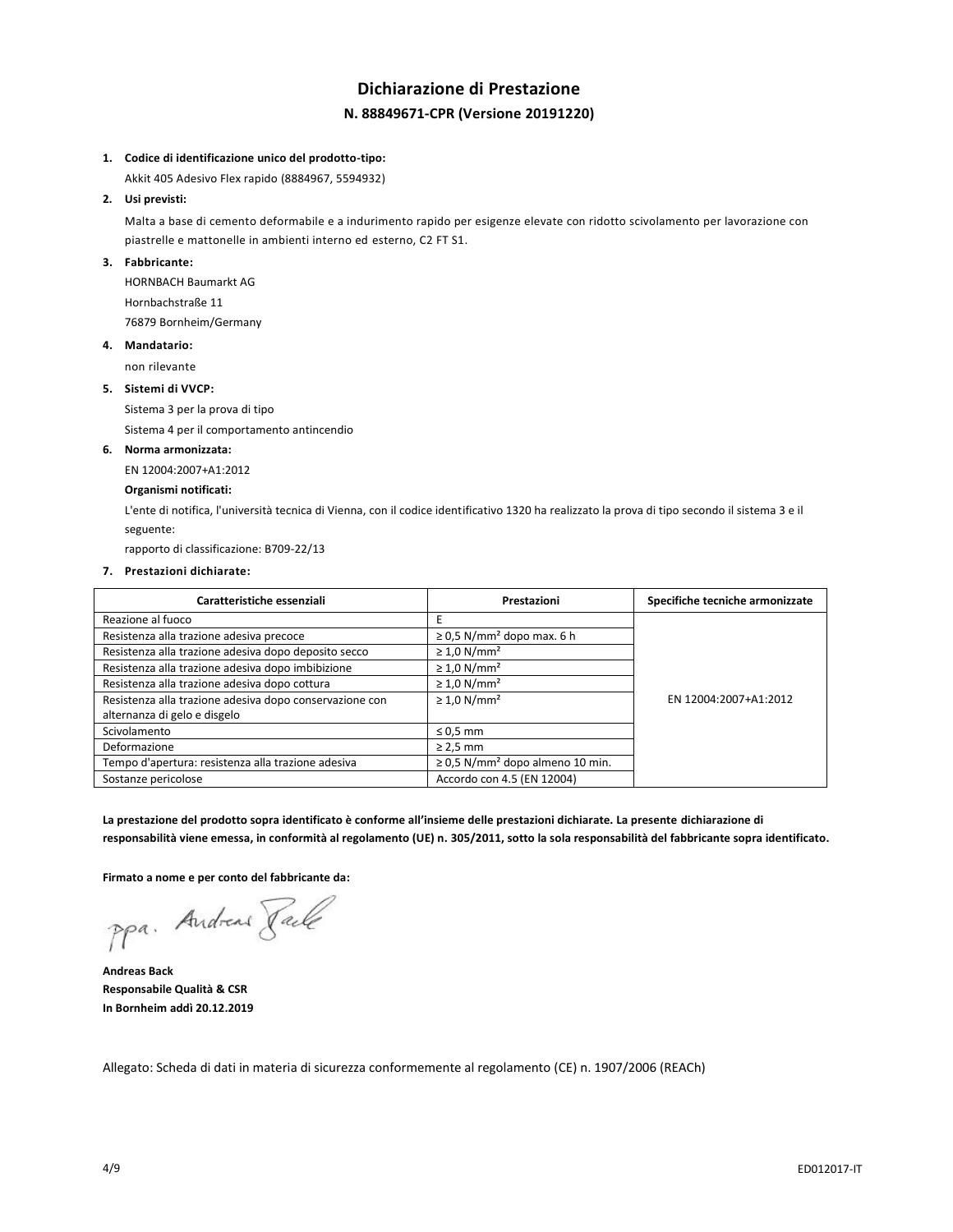# **Prestatieverklaring Nr. 88849671-CPR (Versie 20191220)**

## **1. Unieke identificatiecode van het producttype:**

Akkit 405 Sneldrogende flexibele lijm (8884967, 5594932)

## **2. Beoogd(e) gebruik(en):**

Vervormbare, snel uithardende cementhoudende mortel voor verhoogde eisen met verminderde uitzakking, voor het verlijmen van tegels en platen binnen- en buitenshuis, C2 FT S1.

## **3. Fabrikant:**

HORNBACH Baumarkt AG Hornbachstraße 11 76879 Bornheim/Germany

#### **4. Gemachtigde:**

niet relevant

#### **5. Het system of de systemen voor de beoordeling en verificatie van de prestatiebestendigheid:**

Systeem 3 voor de typetest

Systeem 4 voor het brandgedrag

#### **6. Geharmoniseerde norm:**

EN 12004:2007+A1:2012

## **Aangemelde instantie(s):**

De aangemelde instantie, de Technische Universität Wien, met het identificatienummer 1320 heeft de typetest volgens het systeem 3 uitgevoerd en het volgende verstrekt:

classificatie rapport: B709-22/13

## **7. Aangegeven prestatie(s):**

| Essentiële kenmerken                                | Vermogen                                        | Geharmoniseerde<br>technische specificatie |
|-----------------------------------------------------|-------------------------------------------------|--------------------------------------------|
| Brandgedrag                                         |                                                 |                                            |
| Vroege hechttreksterkte                             | $\geq$ 0.5 N/mm <sup>2</sup> uiterlijk na 6 uur |                                            |
| Hechttreksterkte na droge opslag                    | $\geq 1.0$ N/mm <sup>2</sup>                    |                                            |
| Hechttreksterkte na natte opslag                    | $\geq 1.0$ N/mm <sup>2</sup>                    |                                            |
| Hechttreksterkte na warme opslag                    | $\geq 1.0$ N/mm <sup>2</sup>                    |                                            |
| Hechttreksterkte na opslag bij vorst-/dooiwisseling | $\geq 1.0$ N/mm <sup>2</sup>                    | EN 12004:2007+A1:2012                      |
| Wegglijden                                          | $\leq 0.5$ mm                                   |                                            |
| Vervorming                                          | $\geq$ 2,5 mm                                   |                                            |
| Open tijd: Hechttreksterkte                         | $\geq$ 0.5 N/mm <sup>2</sup> na minstens 10 min |                                            |
| Gevaarlijke substanties                             | In overeenstemming met 4.5<br>(EN 12004)        |                                            |

**De prestaties van het hierboven omschreven product zijn conform de aangegeven prestaties. Deze prestatieverklaring wordt in overeenstemming met Verordening (EU) nr. 305/2011 onder de exclusieve verantwoordelijkheid van de hierboven vermelde fabrikant verstrekt.**

**Ondertekend voor en namens de fabrikant door:**

ppa. Andreas Pale

**Andreas Back hoofd Kwaliteitsmanagement & CSR Te Bornheim op 20.12.2019**

Bijlage: Veiligheidsinformatieblad volgens de verordening (EG) nr. 1907/2006 (REACh)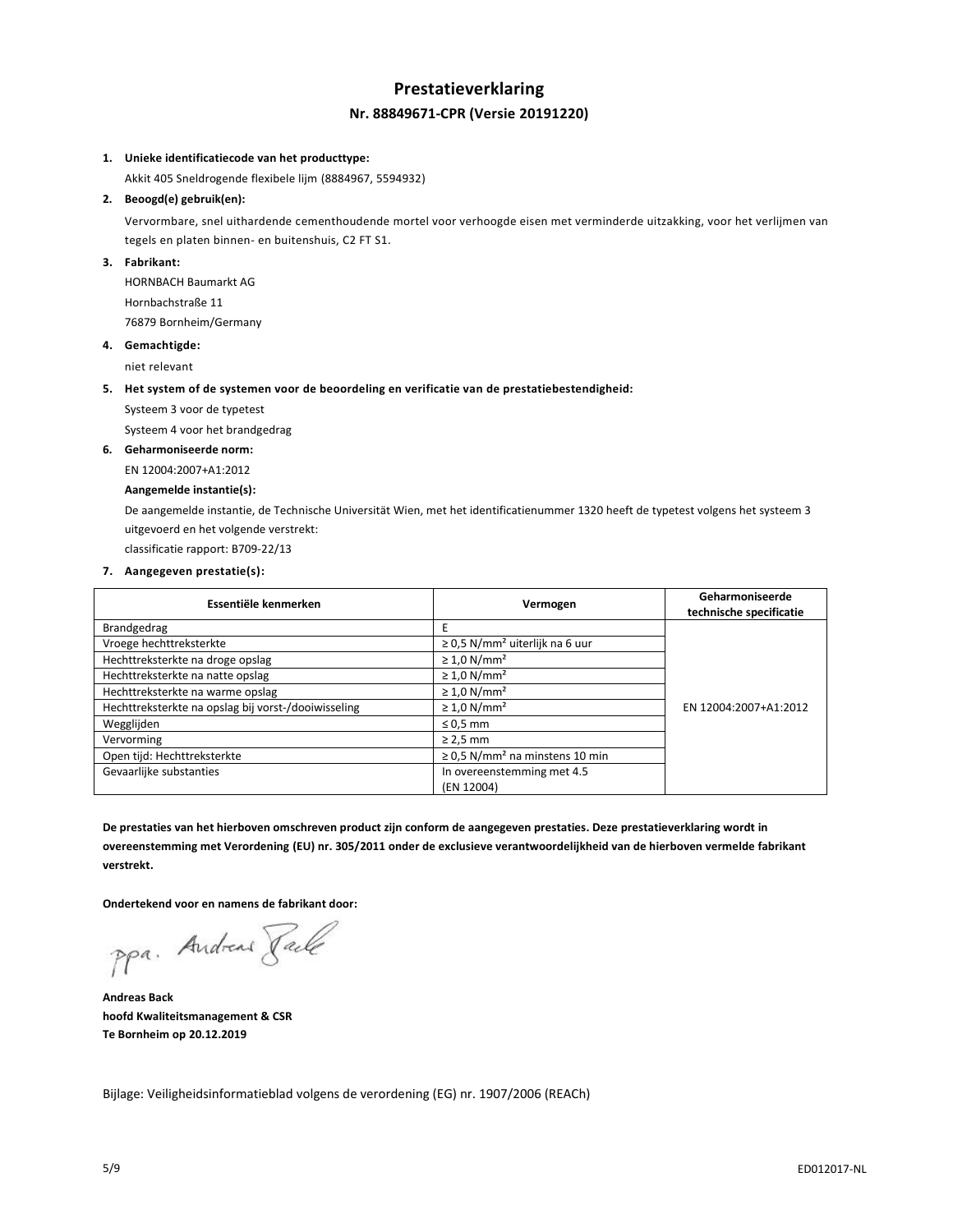# **Prestandadeklaration Nr 88849671-CPR (Version 20191220)**

## **1. Produkttypens unika identifikationskod:**

Akkit 405 Snabb Flexlim (8884967, 5594932)

## **2. Avsedd användning/avsedda användningar:**

Formbar snabbt härdande cementhaltigt murbruk för högre krav med mindre glidrisk för arbeten med golvplattor och kakel för inom- och utomhusbruk, C2 FT S1.

## **3. Tillverkare:**

HORNBACH Baumarkt AG Hornbachstraße 11 76879 Bornheim/Germany

#### **4. Tillverkarens representant:**

ej relevant

#### **5. System för bedömning och fortlöpande kontroll av prestanda:**

System 3 för typprovning

System 4 för förhållningssätt vid brand

## **6. Harmoniserad standard:**

EN 12004:2007+A1:2012

## **Anmält/anmälda organ:**

Det officiella certifieringsorganet, Tekniska Universitetet i Wien, med ID-nummer 1320 har utfört typprovningen enligt system 3 och har utställt följande:

klassificeringsrapport: B709-22/13

### **7. Angiven prestanda:**

| Väsentliga kännetecken                                        | Prestanda                                       | <b>Harmoniserad teknisk</b><br>specifikation |
|---------------------------------------------------------------|-------------------------------------------------|----------------------------------------------|
| Förhållningssätt vid brand                                    | Ε                                               |                                              |
| Tidig häftdraghållfasthet                                     | $\geq$ 0.5 N/mm <sup>2</sup> senast efter 6 h   |                                              |
| Häftdraghållfasthet efter torrlagring                         | $\geq 1.0$ N/mm <sup>2</sup>                    |                                              |
| Häftdraghållfasthet efter lagring i vatten                    | $\geq 1.0$ N/mm <sup>2</sup>                    |                                              |
| Häftdraghållfasthet efter varmlagring                         | $\geq 1.0$ N/mm <sup>2</sup>                    | EN 12004:2007+A1:2012                        |
| Häftdraghållfasthet efter lagring vid omväxlande frost och tö | $\geq 1.0$ N/mm <sup>2</sup>                    |                                              |
| glida av                                                      | $\leq 0.5$ mm                                   |                                              |
| Deformering                                                   | $\geq$ 2,5 mm                                   |                                              |
| Oppentid: Häftdraghållfasthet                                 | $\geq$ 0.5 N/mm <sup>2</sup> efter minst 10 min |                                              |
| Farliga substanser                                            | Överensstämmelse med 4.5 (EN 12004)             |                                              |

**Prestandan för ovanstående produkt överensstämmer med den angivna prestandan. Denna prestandadeklaration har utfärdats i enlighet med förordning (EU) nr 305/2011 på eget ansvar av den tillverkare som anges ovan.**

**Undertecknad på tillverkarens vägnar av:**

ppa. Andreas Pale

**Andreas Back ledare för kvalitetsmanagement & CSR Bornheim den 20.12.2019**

Bilaga: Säkerhetsdatablad enligt förordning (EG) nr 1907/2006 (REACh)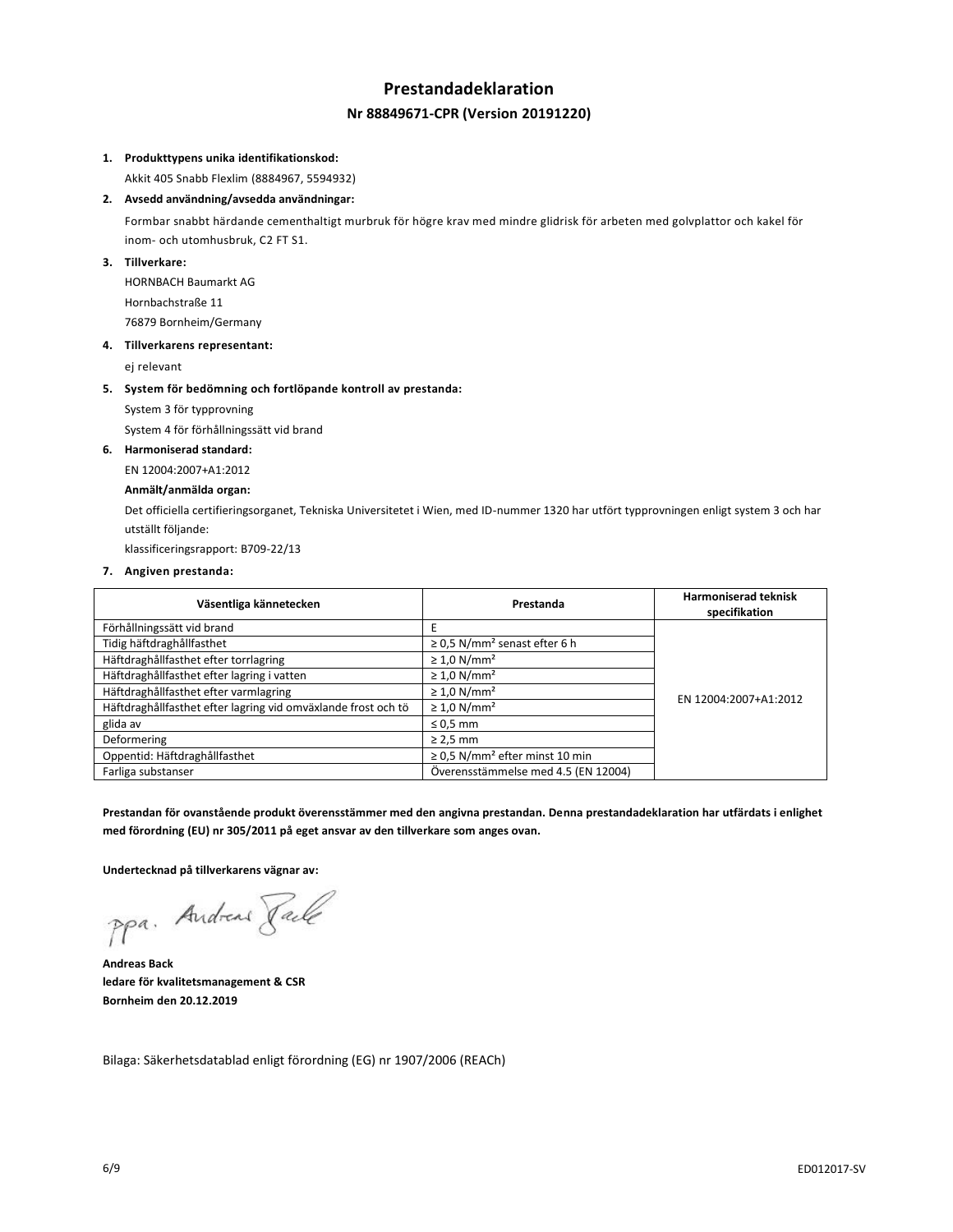# **Prohlášení o Vlastnostech č. 88849671-CPR (Verze 20191220)**

## **1. Jedinečný identifikační kód typu výrobku:**

Akkit 405 Lepicí malta Flex rychlá (8884967, 5594932)

## **2. Zamýšlené/zamýšlená použití:**

Flexibilní rychletvrdnoucí malta s obsahem cementu pro zvýšené požadavky se sníženým skluzem pro práce s obklady a deskami ve vnitřních i venkovních prostorách, C2 FT S1.

## **3. Výrobce:**

HORNBACH Baumarkt AG Hornbachstraße 11 76879 Bornheim/Germany

#### **4. Zplnomocněný zástupce:**

irelevantní

### **5. Systém/systémy POSV:**

Systém 3 pro typovou zkoušku

Systém 4 pro požární vlastnosti

## **6. Harmonizovaná norma:**

EN 12004:2007+A1:2012

## **Oznámený subjekt/oznámené subjekty:**

Notifikované místo, Technická univerzita Vídeň, s identifikačním číslem 1320 provedlo typovou zkoušku podle systému 3 a vystavilo následující:

klasifikační zpráva: B709-22/13

## **7. Deklarovaná vlastnost/Deklarované vlastnosti:**

| Podstatné vlastnosti                                  | Výkon                                          | Harmonizovaná technická specifikace |  |
|-------------------------------------------------------|------------------------------------------------|-------------------------------------|--|
| Požární vlastnosti                                    |                                                |                                     |  |
| Přídržnost v čerstvém stavu                           | $\geq$ 0,5 N/mm <sup>2</sup> po nejpozději 6 h |                                     |  |
| Přídržnost po skladování v suchu                      | $\geq 1.0$ N/mm <sup>2</sup>                   |                                     |  |
| Přídržnost po skladování ve vodě                      | $\geq 1.0$ N/mm <sup>2</sup>                   |                                     |  |
| Přídržnost po skladování v teple                      | $\geq 1.0$ N/mm <sup>2</sup>                   | EN 12004:2007+A1:2012               |  |
| Přídržnost po skladování se zmrazováním/rozmrazováním | $\geq 1.0$ N/mm <sup>2</sup>                   |                                     |  |
| Sesouvání                                             | $\leq 0.5$ mm                                  |                                     |  |
| Deformace                                             | $\geq$ 2,5 mm                                  |                                     |  |
| Doba zpracovatelnosti: Přídržnost                     | $\geq$ 0.5 N/mm <sup>2</sup> po min. 10 min.   |                                     |  |
| Nebezpečné látky                                      | Shoda s 4.5 (EN 12004)                         |                                     |  |

**Vlastnosti výše uvedeného výrobku jsou ve shodě se souborem deklarovaných vlastností. Toto prohlášení o vlastnostech se v souladu s nařízením (EU) č. 305/2011 vydává na výhradní odpovědnost výrobce uvedeného výše.**

**Podepsáno za výrobce a jeho jménem:**

ppa. Andreas Face

**Andreas Back vedoucí oddělení kvality & CSR V Bornheim dne 20.12.2019**

Příloha: Bezpečnostní datový list podle vyhlášky (ES) č. 1907/2006 (REACh)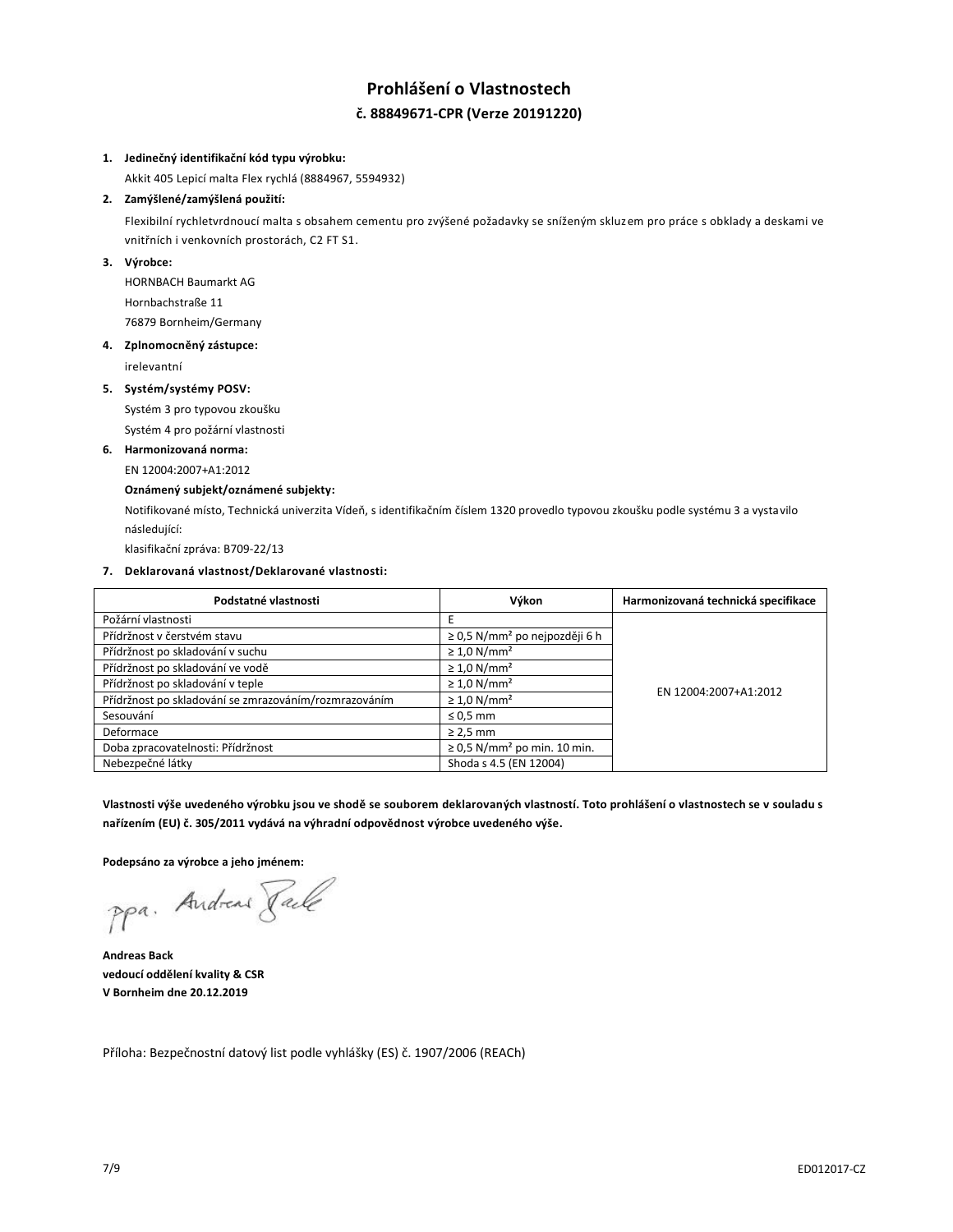# **Vyhlásenie o Parametroch č. 88849671-CPR (Verzia 20191220)**

## **1. Jedinečný identifikačný kód typu výrobku:**

Akkit 405 Rýchla lepiaca malta (8884967, 5594932)

## **2. Zamýšľané použitie/použitia:**

Tvarovateľná rýchlo tvrdnúca malta s obsahom cementu pre zvýšené požiadavky so znížením šmýkaním na činnosti s dlaždicami a obkladačkami v interiéri a exteriéri, C2 FT S1.

## **3. Výrobca:**

HORNBACH Baumarkt AG Hornbachstraße 11 76879 Bornheim/Germany

#### **4. Splnomocnený zástupca:**

irelevantný

#### **5. Systém(-y) posudzovania a overovania nemennosti parametrov:**

Systém 3 na skúšku typu

Systém 4 pre správanie sa pri požiari

## **6. Harmonizovaná norma:**

EN 12004:2007+A1:2012

#### **Notifikovaný(-é) subjekt(-y):**

Notifikačné miesto, Technická univerzita Viedeň, s identifikačným číslom 1320 skúšku typu podľa systému 3 a vydalo nasledovné: klasifikačná správa: B709-22/13

#### **7. Deklarované parametre:**

| Podstatné znaky                                      | Výkon                                         | Harmonizované technické<br>špecifikácie |
|------------------------------------------------------|-----------------------------------------------|-----------------------------------------|
| Správanie sa pri požiari                             |                                               |                                         |
| Skorá odolnosť proti priľnutiu                       | $\geq$ 0,5 N/mm <sup>2</sup> po najneskôr 6 h |                                         |
| Priľnavosť vrstiev po uskladnení na suchom mieste    | $\geq 1.0$ N/mm <sup>2</sup>                  |                                         |
| Priľnavosť vrstiev po uskladnení vo vode             | $\geq 1.0$ N/mm <sup>2</sup>                  |                                         |
| Priľnavosť vrstiev po uskladnení v teple             | $\geq 1.0$ N/mm <sup>2</sup>                  | EN 12004:2007+A1:2012                   |
| Priľnavosť vrstiev po uskladnení pri zmene mráz/rosa | $\geq 1.0$ N/mm <sup>2</sup>                  |                                         |
| Sklznutie                                            | $\leq 0.5$ mm                                 |                                         |
| Deformácia                                           | $\geq$ 2,5 mm                                 |                                         |
| Otvorená doba: Priľnavosť vrstiev                    | $\geq$ 0,5 N/mm <sup>2</sup> po min. 10 min   |                                         |
| Nebezpečné látky                                     | Zhoda so 4.5 (EN 12004)                       |                                         |

**Uvedené parametre výrobku sú v zhode so súborom deklarovaných parametrov. Toto vyhlásenie o parametroch sa v súlade s nariadením (EU) č. 305/2011 vydáva na výhradnú zodpovednosť uvedeného výrobcu.**

**Podpísal(-a) za a v mene výrobcu:**

ppa. Andreas Face

**Andreas Back vedúci manažmentu kvality & CSR V Bornheim dňa 20.12.2019**

Príloha: Bezpečnostný dátový list podľa vyhlášky (EÚ) č. 1907/2006 (REACh)